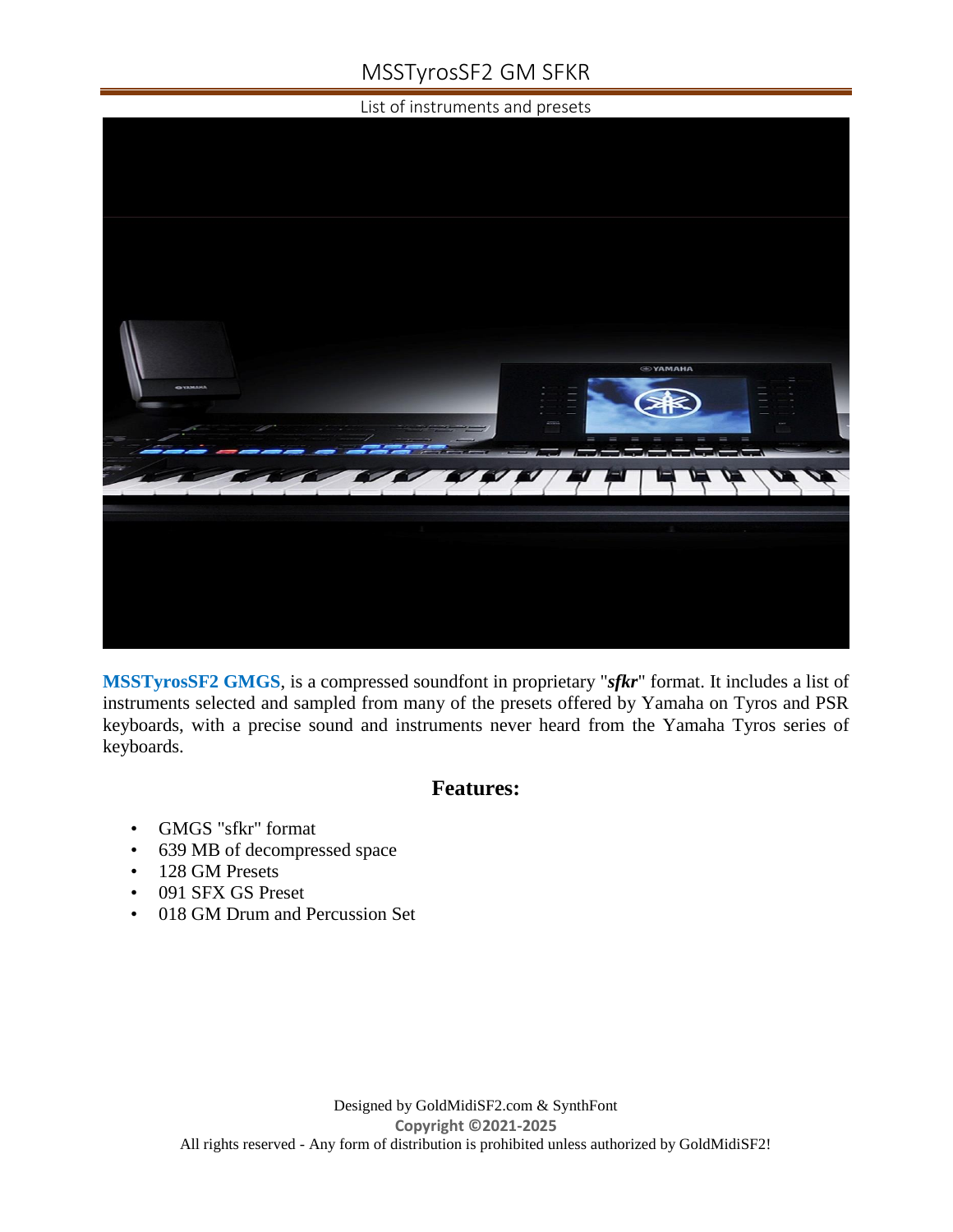### MSSTyrosSF2 GM SFKR

 $000:000 = MT$  Grand Piano 000:001 = MT\_Bright Grand 000:002 = MT\_EP CP80 000:003 = MT\_HonkyTonk 000:004 = MT\_FunkEP 000:005 = MT\_SuperDX  $000:006 = MT$  Harpsichord 000:007 = MT\_Clavi 000:008 = MT\_Celesta 000:009 = MT\_Glockenspiel 000:010 = MT\_MusicBox  $000:011 = MT$  Vibraphone 000:012 = MT\_Marimba  $000:013 = MT_X$ ylophone  $000:014 = MT$ \_TubularBells  $000:015 = MT$  Dulcimer 000:016 = MT\_DrawbarOrgan  $000:017 = MT$  ClickOrgan 000:018 = MT\_PurpleOrgan 000:019 = MT\_PipeOrgan 000:020 = MT\_Reed Organ 000:021 = MT\_Musette 000:022 = MT\_Harmonica  $000:023 = MT$  Bandoneon 000:024 = MT\_NylGtrSArt 000:025 = MT\_StlGtrSArt 000:026 = MT\_JazzGtrCool  $000:027 = MT$  WarmSolid S.Art 000:028 = MT\_MutedGuitarCool 000:029 = MT\_OverdriveGtr  $000:030 = MT$  DistortGtr 000:031 = MT\_GuitarHarmonics 000:032 = MT\_Acoustic Bass 000:033 = MT\_ElBassCool 000:034 = MT\_PickBass  $000:035 = MT\_Fretless Bass$ 000:036 = MT\_SlapBass 000:037 = MT\_FunkBass 000:038 = MT\_80sSynthBass 000:039 = MT\_HiQBass  $000:040 = MT$  Violin  $000:041 = MT$  Viola  $000:042 = MT$  Cello  $000:043 = MT\_Contrabass$ 000:044 = MT\_Tremolo Strings 000:045 = MT\_Pizzicato Section 000:046 = MT\_Harp 000:047 = MT\_Timpani 000:048 = MT\_Strings  $000:049 = MT$  Slow Strings  $000:050 = MT$  SynthStrings1  $000:051 = MT$  SynthStrings2  $000:052 = MT$ <sub>\_</sub>Choir 000:053 = MT\_GospelVoices 000:054 = MT\_VoxHumana 000:055 = MT\_Orchestra Hit  $000:056 = MT$  TrumpS.Art  $000:057 = MT$  TrombSweet 000:058 = MT\_Tuba  $000:059 = MT$  Muted Trumpet 000:060 = MT\_French Horns  $000:061 = MT$  HyperBrass

List of instruments and presets  $000:062 = MT$  SynthBrass 000:063 = MT\_SoftAnalBrass 000:064 = MT\_SoprSax 000:065 = MT\_AltoSaxSw 000:066 = MT\_Tenor Sax  $000:067 = MT$  Baritone Sax  $000:068 = MT$  Oboe  $000:069 = MT$  English Horn 000:070 = MT\_Bassoon 000:071 = MT\_Clarinet 000:072 = MT\_Piccolo  $000:073 = MT$  Flute  $000:074 = MT$  Recorder 000:075 = MT\_PanFlute  $000:076 = MT$  EthnicFlute  $000:077 = MT$  Shakuhachi  $000:078 = MT$  Whistle 000:079 = MT\_Ocarina  $000:080 = MT_Square$  Lead 000:081 = MT\_SawLead 000:082 = MT\_AeroLead 000:083 = MT\_ChifferLead 000:084 = MT\_MiniLead 000:085 = MT\_Solo Vox 000:086 = MT\_Adrenaline 000:087 = MT\_Warp 000:088 = MT\_Fantasia 000:089 = MT\_MellowPad  $000:090 = MT$  NeoWarmPad 000:091 = MT\_XeonPad 000:092 = MT\_GlassPad 000:093 = MT\_Sumbiont 000:094 = MT\_BrightOber 000:095 = MT\_Wave2001 000:096 = MT\_Millenium 000:097 = MT\_Messenger 000:098 = MT\_DreamHeaven  $000:099 = MT_A$ tmosphere  $000:100 = MT$  SweetHeaven  $000:101 = MT$  FarEast  $000:102 = MT$  HahPad 000:103 = MT\_CyberPad 000:104 = MT\_Sitar 000:105 = MT\_Banjo 000:106 = MT\_Shamisen  $000:107 = MT$  Koto 000:108 = MT\_Kalimba 000:109 = MT\_BagPipe  $000:110 = MT$  Fiddle 000:111 = MT\_Shanai  $000:112 = MT$  Tinker Bell 000:113 = MT\_Agogo  $000:114 = MT$ \_SteelDrums  $000:115 = MT$  Woodblock 000:116 = MT\_Taiko Drum 000:117 = MT\_Melodic Tom  $000:118 = MT$  SynthDrum 000:119 = MT\_Reverse Cymb  $000:120 = MT_Gt.Fretnoise$  $000:121 = MT$  Breath Noise  $000:122 = MT$  Sea Shore  $000:123$  = MT Bird Tweet

 $000:124 = MT$  Telephone1 000:125 = MT\_Helicopter 000:126 = MT\_Applause 000:127 = MT\_Gunshot

#### **Bank: Drums**

128:000 = MT\_Standard Kit 1  $128:001 = MT$  Standard Kit 2 128:008 = MT\_Room 128:016 = MT\_Power Kit 1 128:024 = MT\_Electro  $128:025 = MT$  Analog  $128:032 = MT$  Jazz 128:040 = MT\_Brush  $128:048 = MT_S$ ymphony

#### **Bank: FX**

 $128:056 = MT$  SFX

#### **Preset GS (SFX):**

 $001:002 = MT$  StageEP 001:006 = MT\_GrandHarpsi 001:016 = MT\_JazzOrg1 001:017 = MT\_JazzOrg2 001:021 = MT\_AllAccordion  $001:027 = MT$  WarmSolid S.Art 001:029 = MT\_BluesGtrCool 001:030 = MT\_HeavyStak 001:032 = MT\_AcBassMVoice  $001:033 = MT$  MellowFinger 001:034 = MT\_DynoPickBass 001:035 = MT\_SuperFretless  $001:036 = MT$  FusionBass 001:038 = MT\_DrySynthBass 001:048 = MT\_ConcertStr 001:049 = MT\_ConcSlowStr 001:066 = MT\_TenorSax 001:099 = MT\_MellowPad  $001:122 = MT$  Rain  $001:123 = MT_D$ 001:124 = MT\_Telephone2 001:125 = MT\_Car-Engine  $001:126 = MT$  Laughing  $001:127 = MT$  Machine Gun 002:002 = MT\_NewTines  $002:028 = MT_V$ intageMute 002:122 = MT\_Thunder  $002:123 = MT$  Horse-Gallop 002:124 = MT\_DoorCreaking 002:125 = MT\_Car-Stop  $002:126 = MT$ <sub>Screaming</sub> 002:127 = MT\_Laser Gun  $003:122 = MT$  Wind  $003:123 = MT$  Bird2  $003:124 = MT$  Door 003:125 = MT\_Car-Pass 003:126 = MT\_Punch